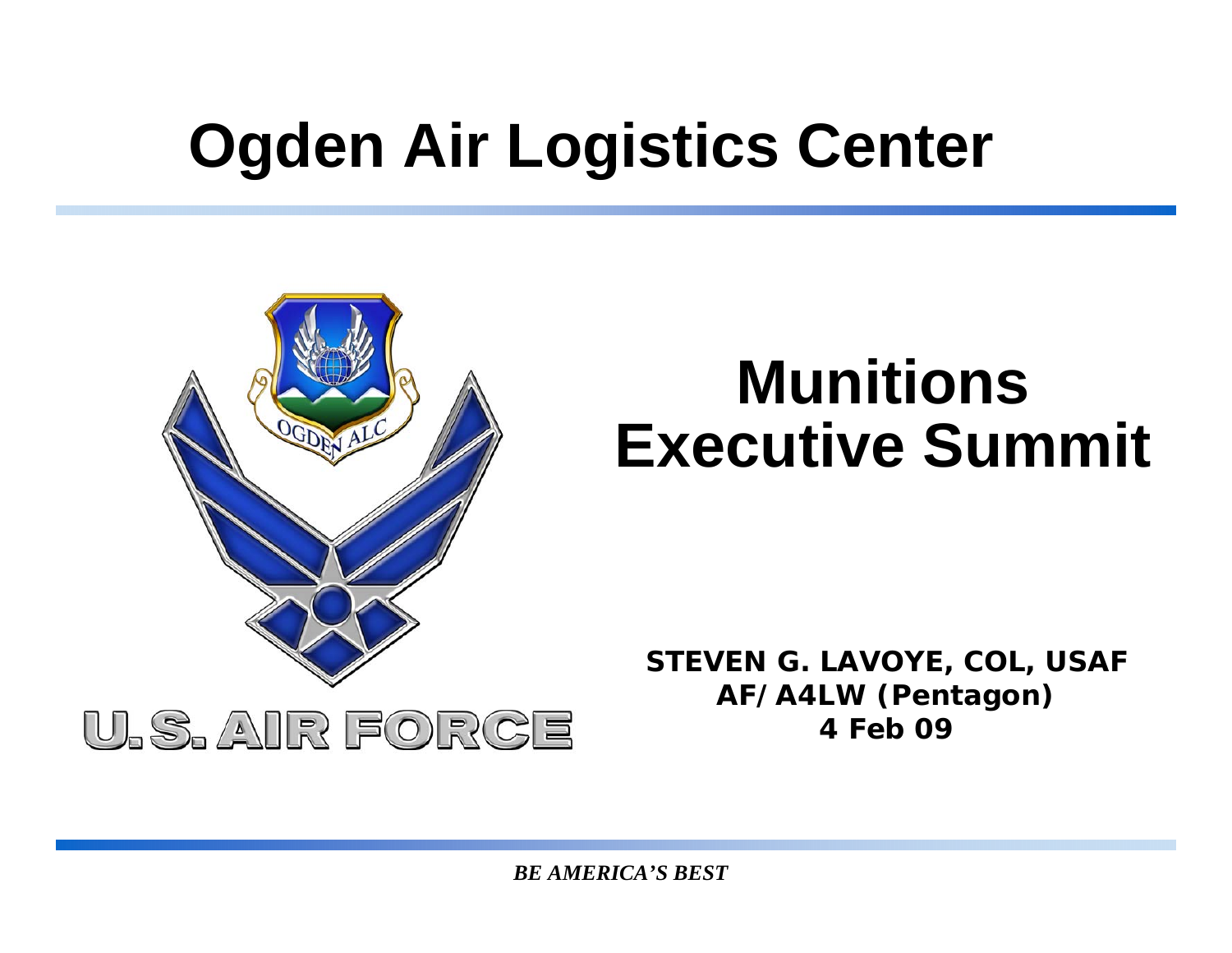





*O G D E N A I R L O G I S T I C S C E N T E R*

- **Air Force Key Points**
- Air Force Armament Enterprise
- Current Focus Areas
- **AF Requirements Overview**
- What We are Doing to Help the Industrial Base
- Joint/Collaborative Initiatives to Satisfy War-fighter **Demands**
- How Can Industry Help?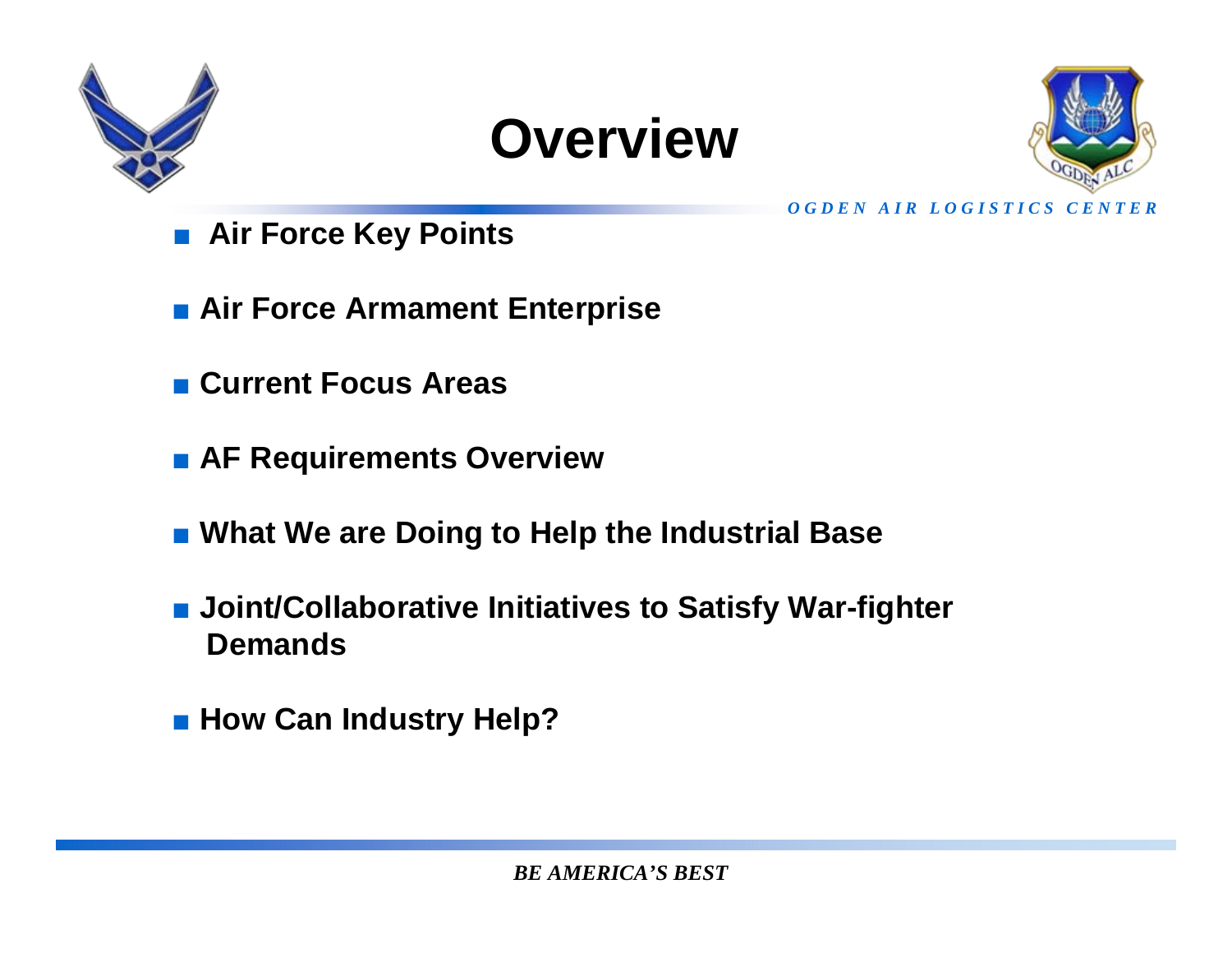





*O G D E N A IR L O G I S T I C S* 

 **Partner with the Joint Services and Coalition Team to WIN Today's fight**

- Provide precise, tailored effects whenever, **wherever, and however needed**
- **Modernize Our Aging Inventories**
- $\mathbb{R}^3$ **Preserve America's Industrial Base**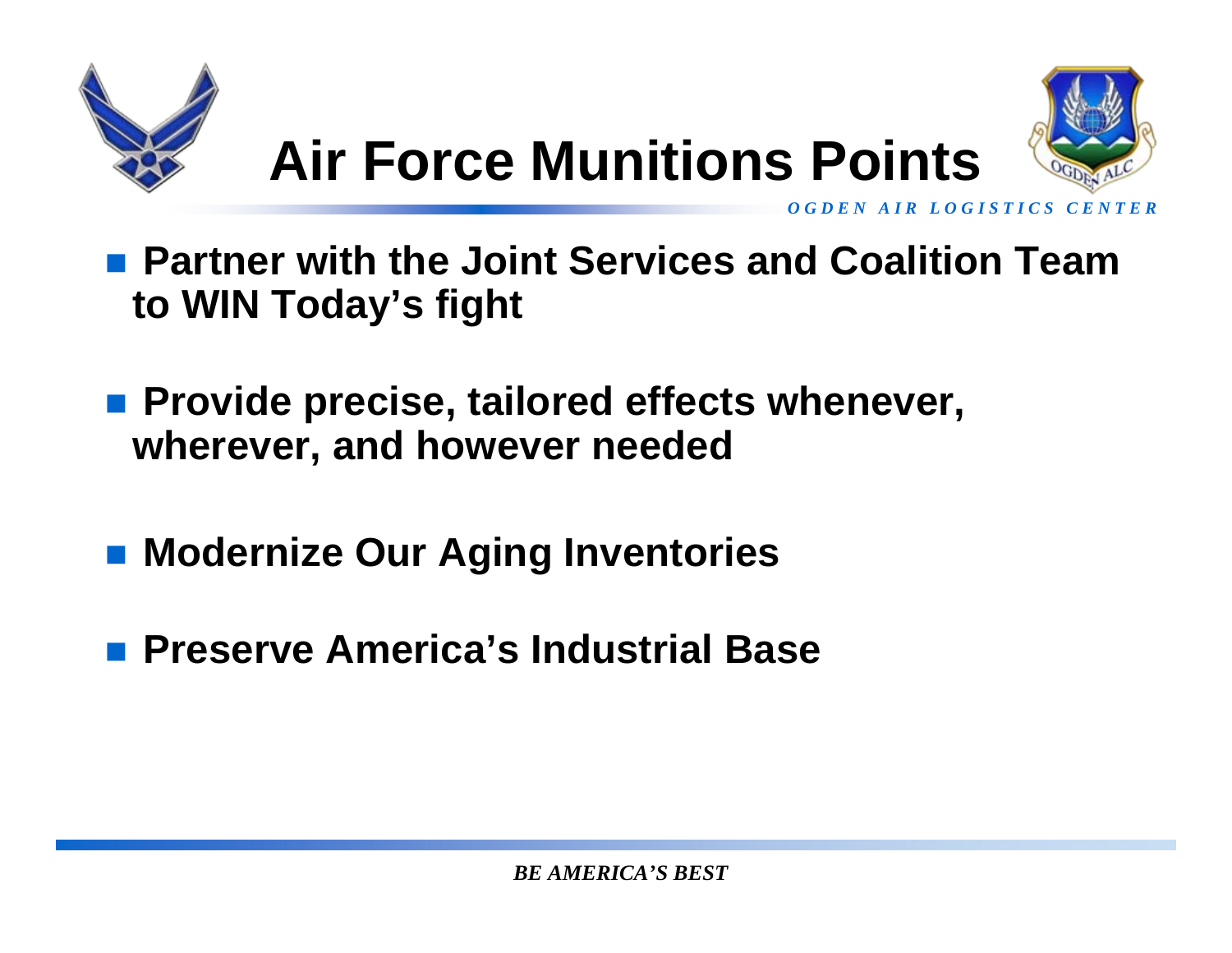# **Air Force Armament Enterprise**



#### *O G D E N A I R L O G I S T I C S C E N T E R*



#### *BE AMERICA'S BEST* **Over 9,400 NSNs with Inventory Value > \$22B**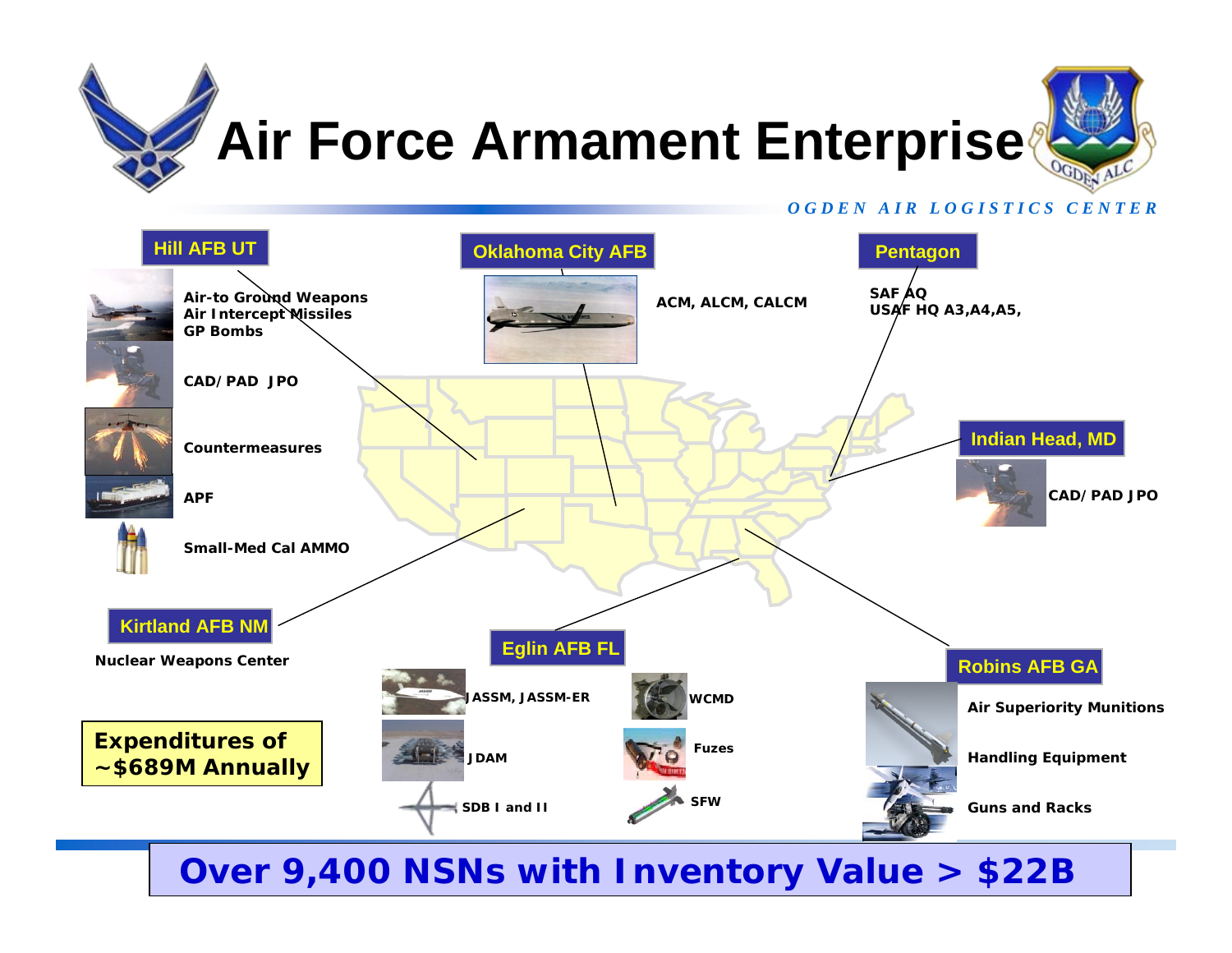

## **Current Focus Areas**



*O G D E N A IR LO G I S T I C S C E N T* 

■**Change in deployment strategies** 

- Captive-carry now a way of life
- Historically, munitions requirements are adaptations **of legacy weapons to "fit" new-design aircraft platforms**
	- Deployment shifting to UAV with expanded weapon set
	- Services and Industry need to become more assertive in suggesting weapons marriage with platforms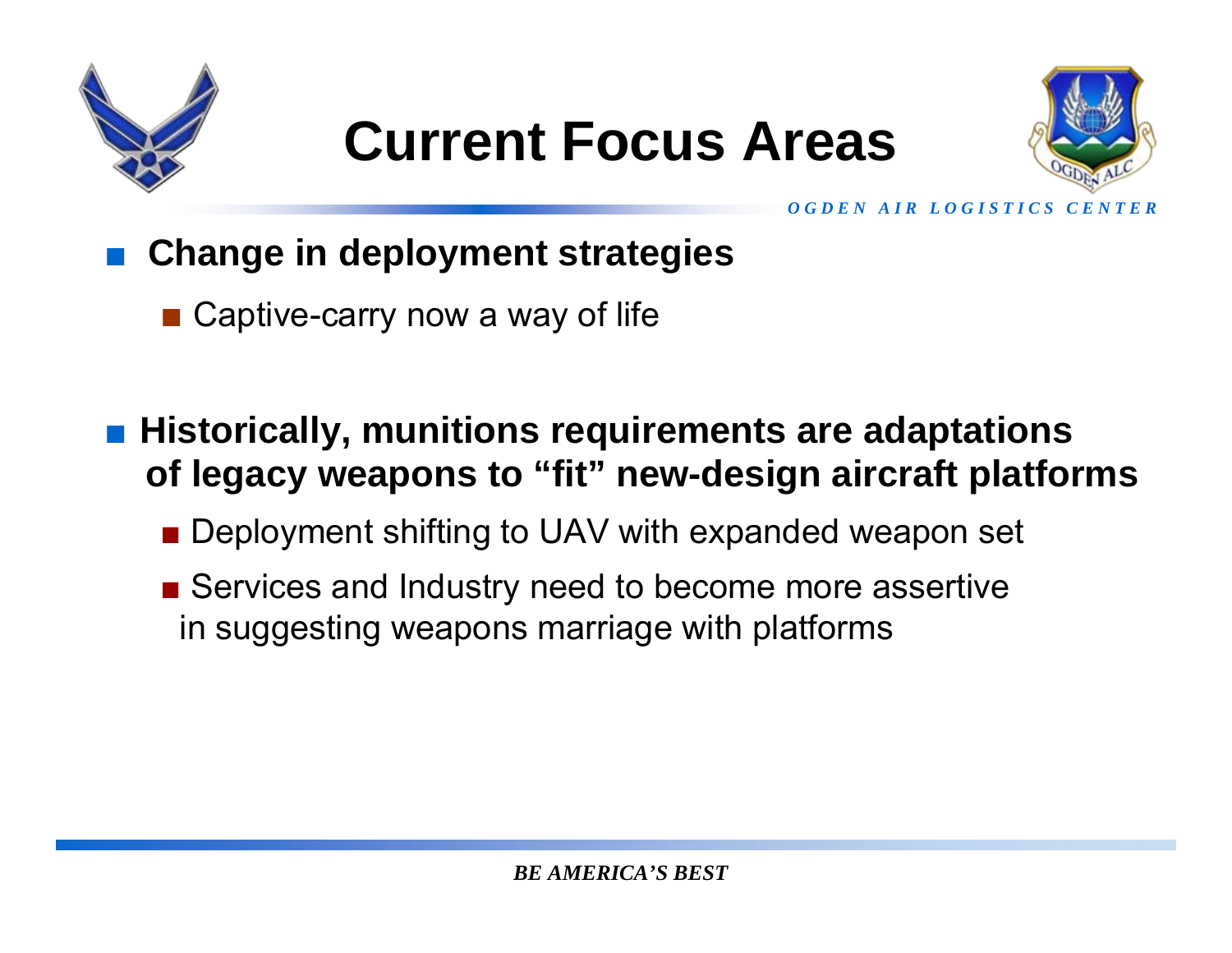





#### *O G D E N A I R L O G I S T I C S C E N T E R*

### **Munitions Working Group**

• **Start of the Annual Process**

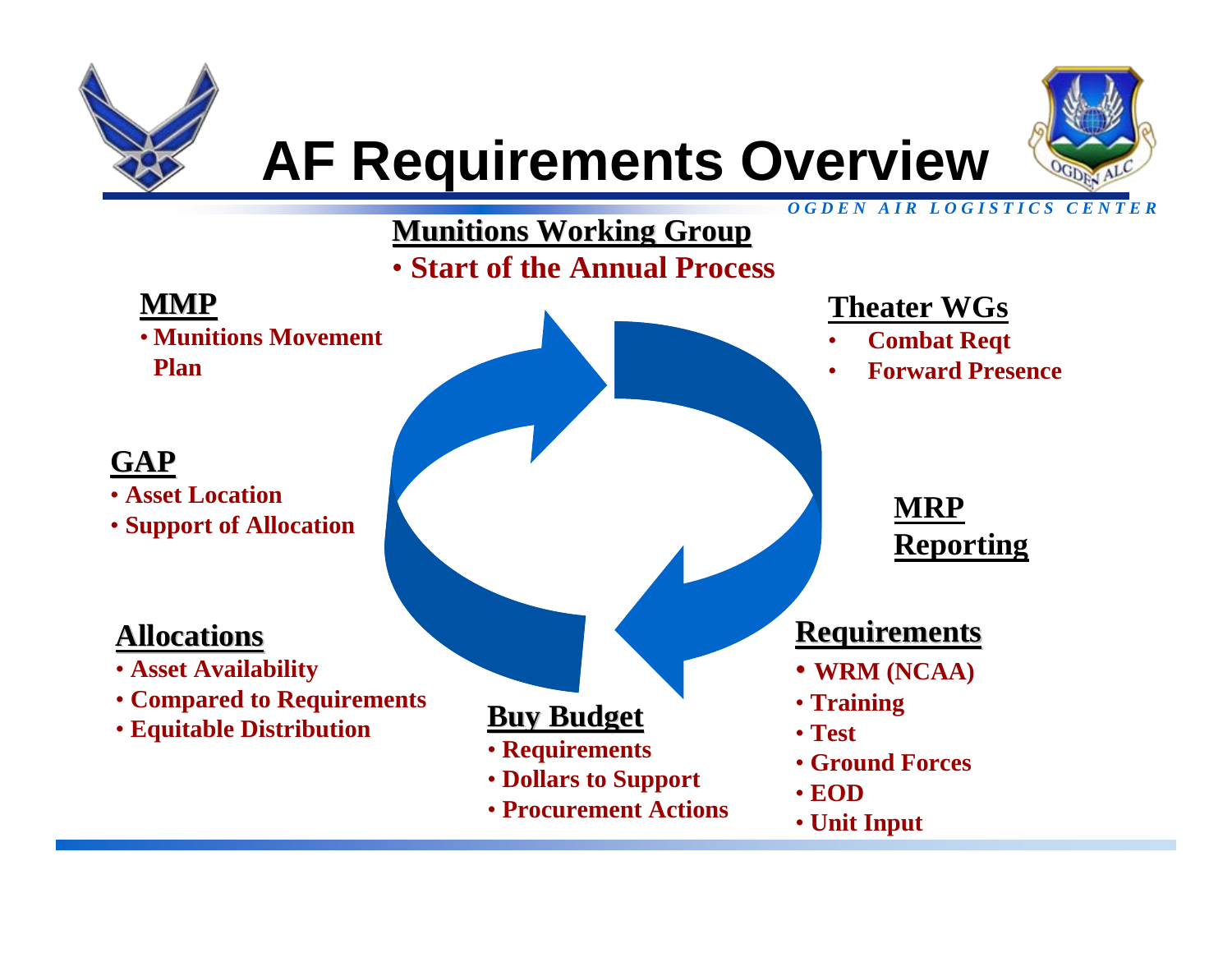

## **AF Munitions Budget Projections**



#### *O G D E N A I R L O G I S T I C S C E N T E R*

|                                        | <b>FY08</b> | <b>FY09</b> | <b>FY10</b> | <b>FY11</b> | <b>FY12</b> | <b>FY13</b> |
|----------------------------------------|-------------|-------------|-------------|-------------|-------------|-------------|
| <b>Rockets</b>                         | \$18.06     | \$29.44     | \$29.36     | \$37.09     | \$44.42     | \$44.71     |
| <b>Cartridges</b>                      | \$164.23    | \$150.82    | \$170.91    | \$181.19    | \$181.50    | \$185.70    |
| <b>Practice Bombs</b>                  | \$25.90     | \$24.59     | \$27.97     | \$25.31     | \$25.72     | \$28.20     |
| <b>General Purpose</b><br><b>Bombs</b> | \$140.54    | \$149.70    | \$156.30    | \$150.83    | \$153.50    | \$159.10    |
| <b>Fuzes</b>                           | \$70.33     | \$72.13     | \$73.34     | \$77.73     | \$78.05     | \$78.48     |
| <b>Flares</b>                          | \$167.73    | \$304.16    | \$283.16    | \$285.18    | \$289.70    | \$292.19    |
| <b>EOD</b>                             | \$3.18      | \$3.25      | \$3.36      | \$3.45      | \$3.52      | \$3.59      |
| <b>CAD/PAD</b>                         | \$33.64     | \$38.19     | \$41.23     | \$40.26     | \$46.32     | \$45.09     |
| <b>Small Arms</b>                      | \$3.63      | \$8.17      | \$8.17      | \$8.17      | \$8.33      | \$8.50      |
|                                        |             |             |             |             |             |             |
| <b>Total</b>                           | \$627.24    | \$780.43    | \$793.80    | \$809.21    | \$831.07    | \$845.56    |

#### AF Budget Estimates Dollars are in millions

*BE AMERICA'S BEST*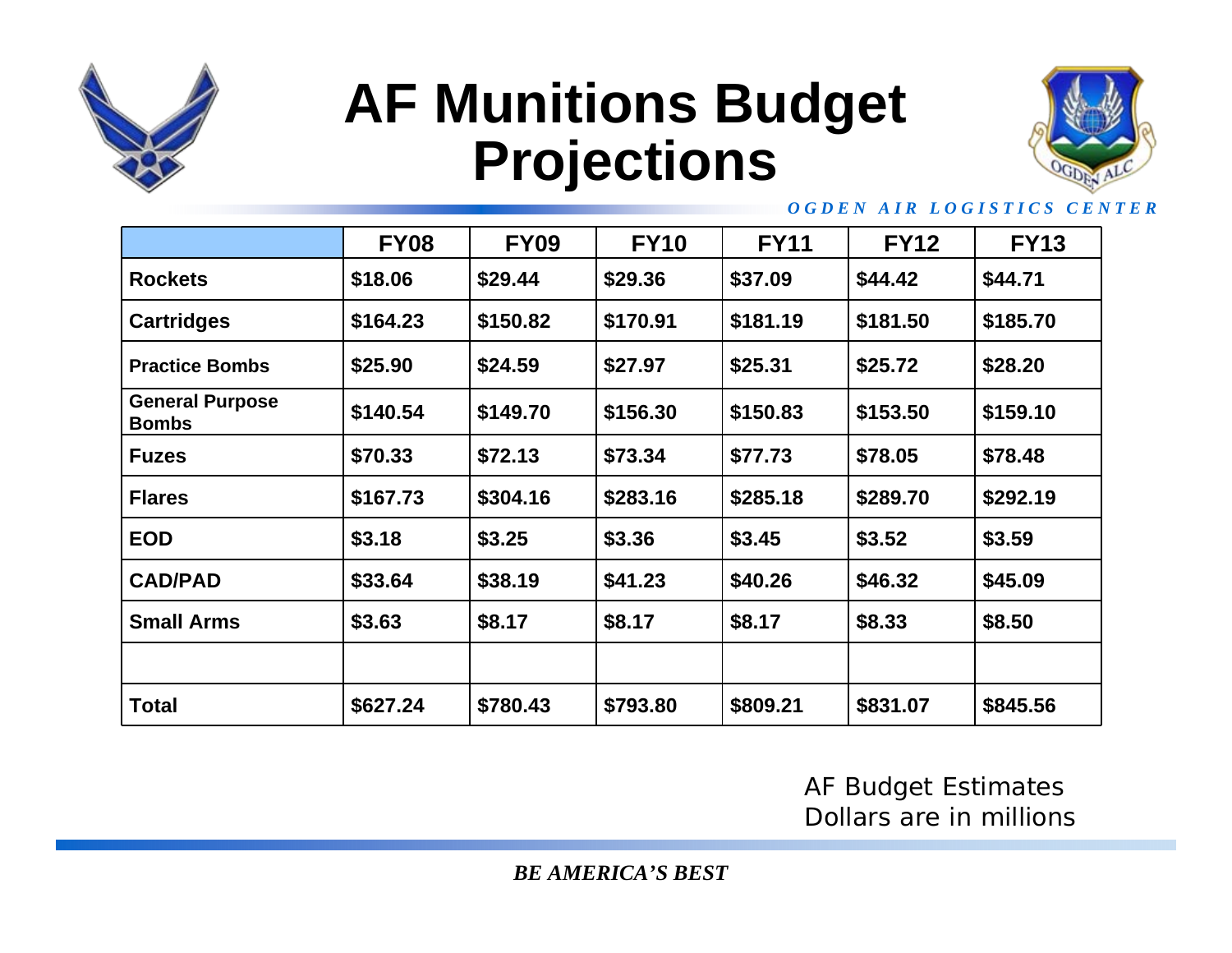

### **What We are Doing to Help the Industrial Base**



*O G D E N A I R L O G I S T I C S C E N T E R*

- **Addressing a Joint Requirements Process that will "smooth" or "flatten" the peaks and valleys of production requirements**
	- Start with FYDP requirements
	- Expand to beyond FYDP Vision
	- Goal is to help the Industrial Base help us!

■ Utilizing vendor Minimum Sustainment Rate (MSR) **analysis to identify critical needs to be addressed**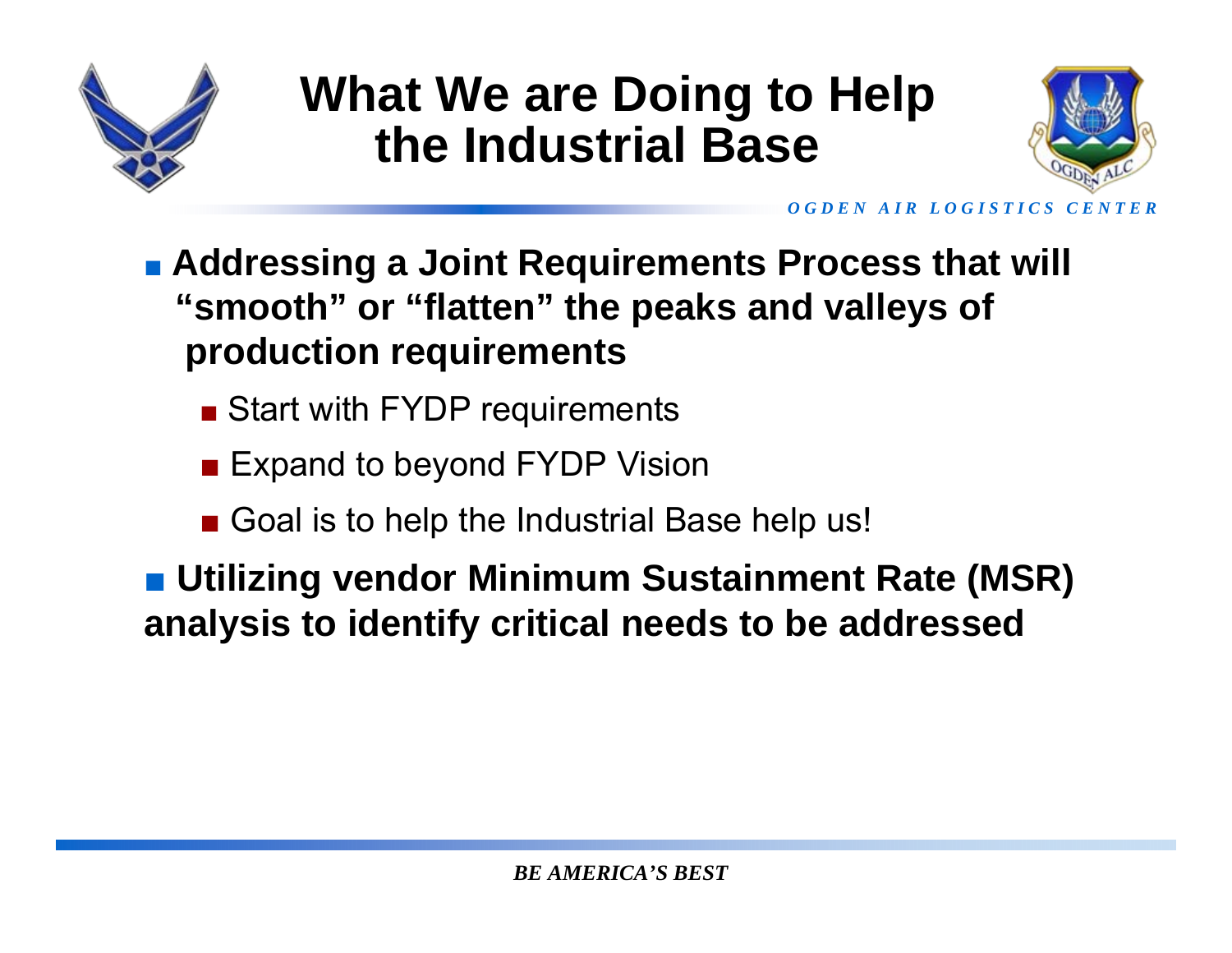



*O G D E N A I R L O G I S T I C S* 

- **Example of working together to improve transparency of requirements and technical issues**
	- ■ Joint Program Office for Cartridge Activated Devices/Propellant Actuated Devices (CAD/PAD)
	- Munitions Executive Steering Group (AFMC Munitions Leadership)
- ■**Letting go of parochial weapon views**
- Environmental Initiatives
	- Green Ammo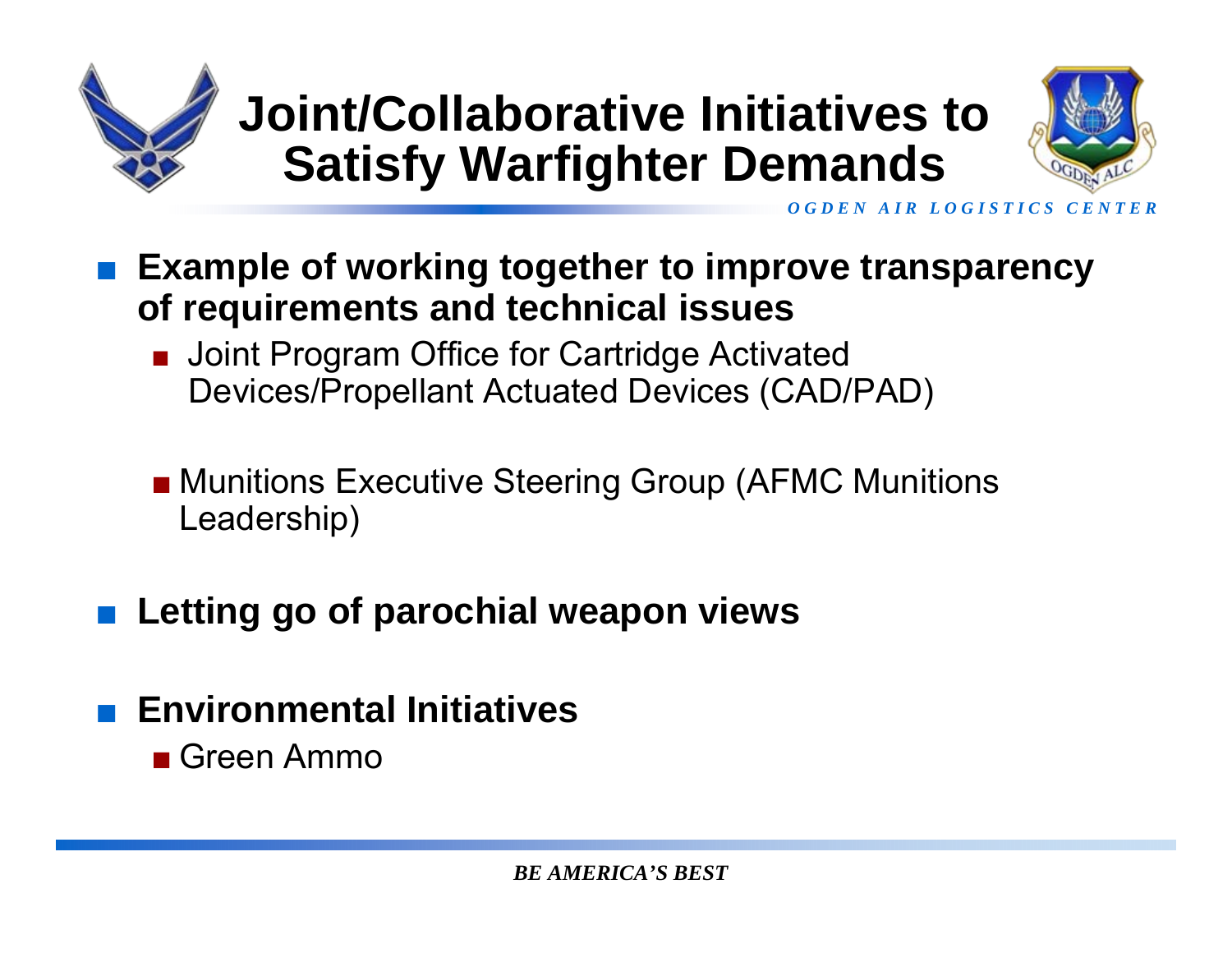





*O G D E N A IR LO G I S T I C S C E N T* 

### **Improved information sharing**

- Cooperative environment share and discuss new innovative ideas, approaches, ways employ weapon systems
- **We desire weapons technology insertion integrated with aircraft platform development**
	- ■Different deployment for weapons
- We need vendor flexibility to move with our ever-changing **requirements. Can't wait 5-7 years for vendor line improvements**

### **Challenge Areas**

- Vendor Quality Assurance
- Insensitive Munitions Strategy